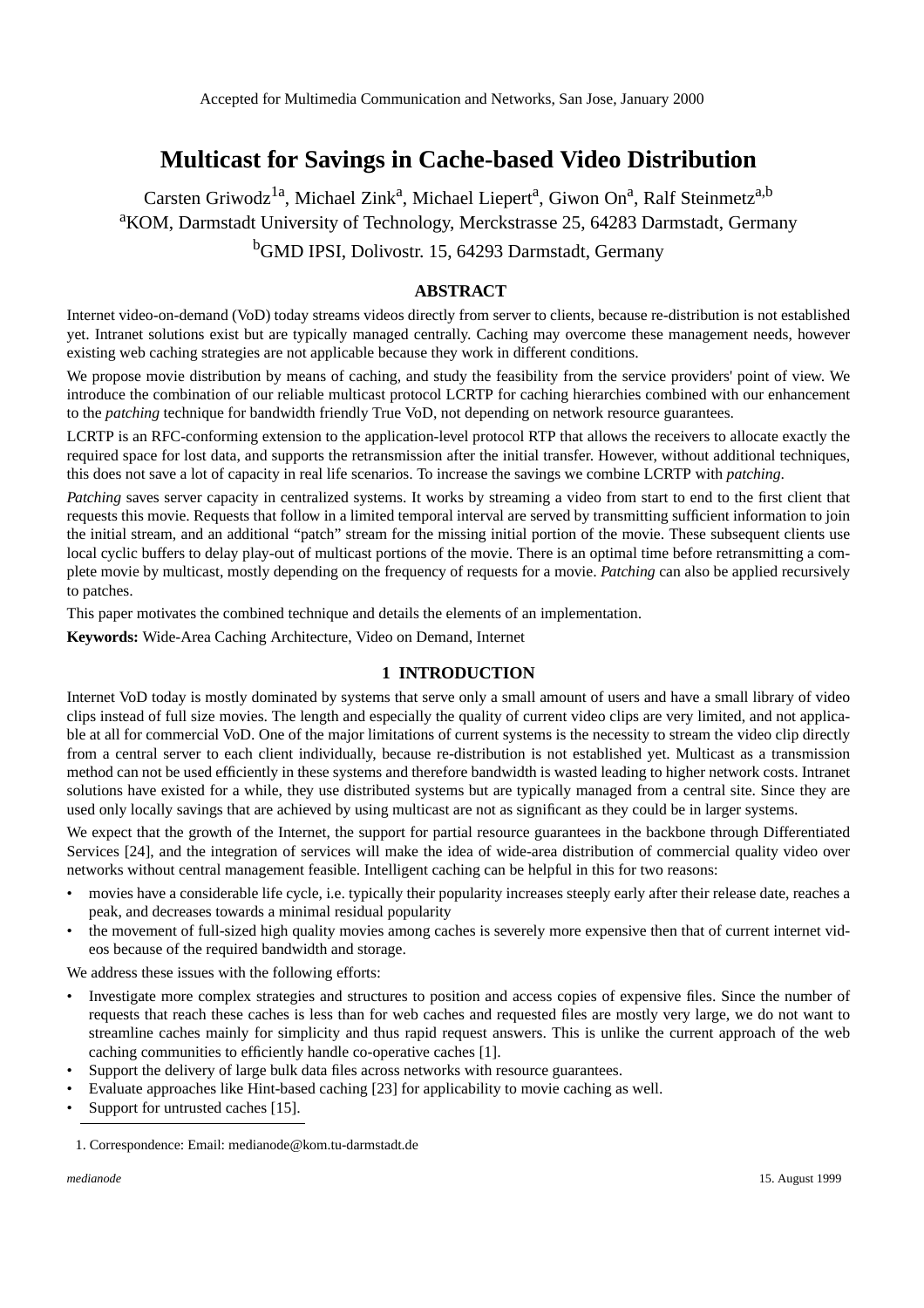We want to specifically handle movie distribution by means of caching, and in this paper we present a feasibility study from the service providers' point of view. Our multicast distribution scheme assumes that packet loss is somewhat limited to achieve an acceptable to viewers of rare content. With Differentiated Services available to achieve virtual leased lines in the backbone, TCP will not remain the only appropriate protocol able to deliver streamed data with sufficiently low loss over long distances, we present LCRTP, which is an example approach. Some people argue that bandwidth will soon become abundant at least in the backbone and that high-quality unicast transmissions will become commercially feasible. We do not believe that this pipe dream will come true outside of research networks in the foreseeable future.

We found in the past that the *patching* approach by Hua et.al. [18] has provided an interesting means for saving server capacity in centralized systems.

We combine the ideas of movie caching and *patching* and demonstrate that the technical means have been developed already; non-withstanding the fact that the current elements to such a solution are very expensive or not in a product state yet. This leads to less network load and a better performing video server since the load can be dynamically optimized.

In the remainder of this paper we shortly introduce the referenced techniques of caching, *patching*, reliably multicasting and streaming from incomplete files. Then, exemplarily we calculate the different network costs for the unicast transmission and the enhanced transmissions with caching and *patching* to compare the network costs for the different techniques in order to show that caching and *patching* improve the performance of a distributed VoD architecture. Finally, we present our combination of *patching* with caching. We present our specific approaches for caching hierarchies of *patching*.

## **1.1 Caching**

Caching can be used to reduce network costs as a) a stand alone version or b) in combination with multicasting. Network costs are reduced in a way that popular movies are stored in cache servers close to the requesting clients which leads to a shorter distance between source and client and also less network usage. These facts are well known from the use of caching in the web but nevertheless it must be mentioned that web and movie caching have some significant differences. Current internet caching strategies can remain rather simple, since the assumption of a large cache and small data items is valid for the vast part of web traffic. Furthermore, the distributed content is typically free or not commercially relevant. This permits to mostly ignore security and copyright issues as well. In contrast to web caching the content on video caches will in most cases not be free and the size of the data in comparison to the storage space is much bigger.

#### **1.2 Patching**

For the exploitation of multicast in TVoD systems, several approaches have been presented in the past. [3] introduces *batching*, which works by collecting requests that arrive within a certain cycle. At the end of the cycle they are serviced from the same file and buffer. [4] modifies this approach towards dynamic batching, which services requests as soon as a stream becomes available. [16] proposes *piggybacking*, which works by starting one stream for each request and subsequently joining streams of the same title that have been started in short sequence. The means is a speed increase of the later stream and/or a speed decrease of the earlier stream until they join. [6] and [7] introduce *content insertion* to force larger numbers of streams into a time window which is small enough to allow the use of the piggybacking technique. As content to be inserted, advertisements or extensions to introducing scenes are proposed as fill content.

A relatively new approach is *patching*, invented by Hua et.al. The basic approach, presented in [18], is the creation of a multicast group for the delivery of a video stream to a requesting client. If another client requests the same video shortly after the start of this transmission, this client starts storing the multicast transmission in a local cache immediately. The server sends a unicast stream to this client containing the missing initial portion of the video, until the cached portion is reached. Then, the client uses its cache as a cyclic buffer.

*Patching* works by delivering a full movie from start to end to the first client that requests this movie, while subsequent requests in a temporal interval after each multicast movie are not served by transmitting the same movie again. Instead, the client is provided with sufficient information to join the initial client is provided with sufficient information to join the initial *Figure 1:* Buffer usage in patching stream, and an additional patch stream for the missing initial

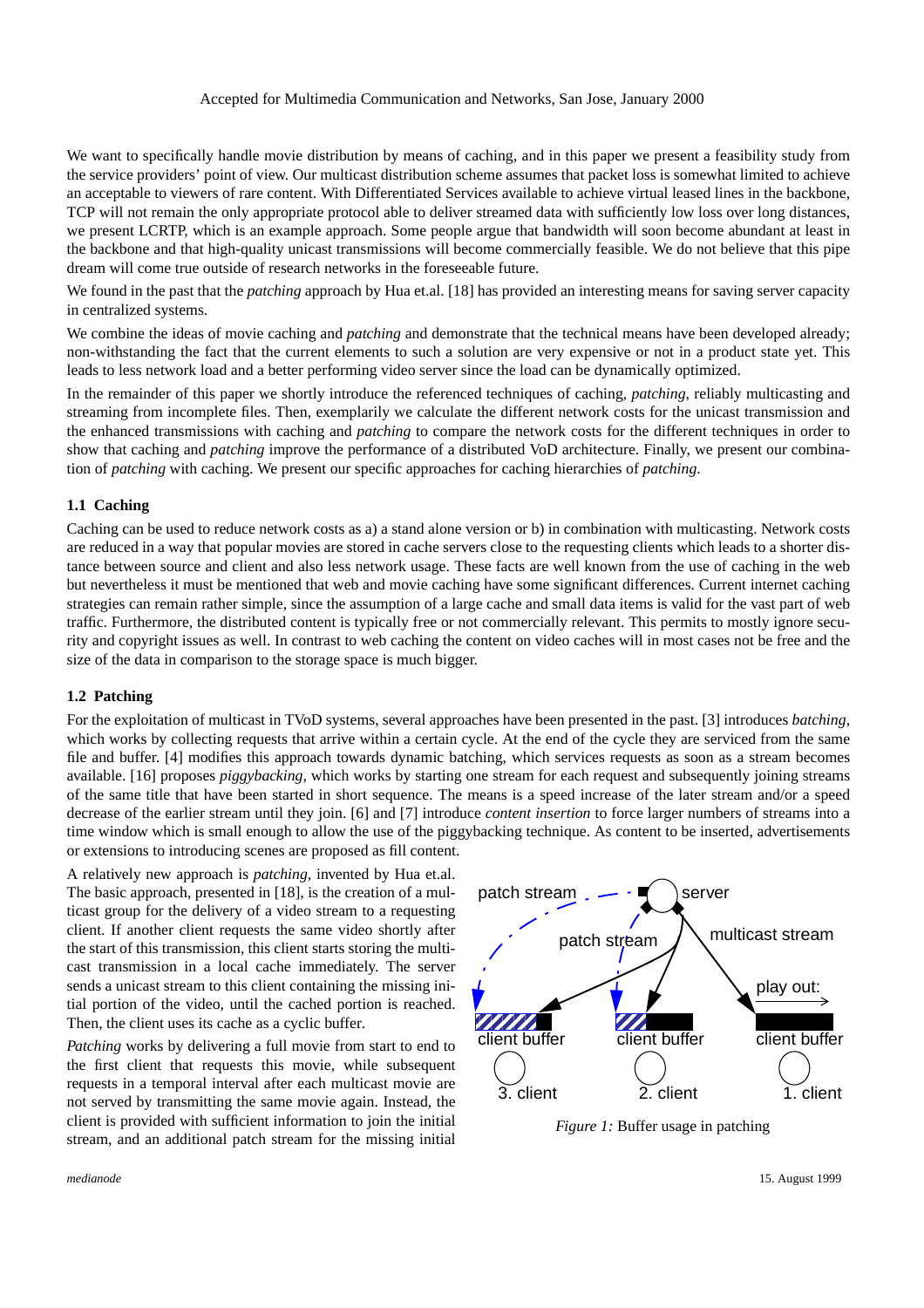portion of the movie. These subsequent clients provided with patch streams use local cyclic buffers to delay play-out of received main multicast portion of the movie.

In [13] we present  $\lambda$ -*patching*, an optimization of the *patching* technique by calculating optimal retransmission times for multicast streams based on the measured interarrival time  $1/\lambda$ , which allows the server to tune the restart times for complete movies on a per-stream basis and thus, to tune the average number of required simultaneous server streams. Based on this number the overall streaming costs for the server can be determined.

Additionally, the *patching* technique can be applied recursively by sending a second patch to the initial patch in addition to the remaining portion of the full movie transmission and so on. The limit to this is given by:

- the number of streams that can be received by a client in parallel,
- the granularity at which a switching from one patch to another makes sense at the client, and
- the smallest sensible interval size for a specific movie, below which a batching [3] or piggybacking [16] approach can be used without recognizable service degradation for the user.

# **1.3 Reliable Multicast**

The design of a reliable multicast protocol is determined by the requirements of a specific application or area of applications that the protocol is built for. Different applications impose different requirements on the underlying reliable multicast protocol. Our most basic requirements are aim at compatibility with the existing infrastructure in the Internet:

- compatibility with standard RTP clients
- based on regular IP-multicast infrastructure without specialized routers
- minimal additional bandwidth consumption to reduce the penalty of slow links

The IETF's reliable multicast working group's draft "draft-ietf-rmt-design-space-00, The Reliable Multicast Design Space for Bulk Data Transfer", which is valid June 1999 through December 1999, provides a checklist of requirements that provide structure to the design considerations of reliable multicast protocols. The following questions are taken from that draft as a checklist, the answers are those that apply to our scenario.

• Does the application need to know that everyone received the data?

No. Each receiver individually needs to know that it has received all of the data and does not care about its peers. If the receiver stops complaining about missing data, the sender assumes that it has received all data, but it can not be sure; it may also be the case that the receiver has for some reason decided to delete the data that has been received earlier, and does not need the missing data any more.

- Does the application need to constrain differences between receivers?
- Yes. Commercial movie distribution needs e.g. receiver specific watermarking.
- Does the application need to scale to large numbers of receivers? The multicast should scale well to moderate numbers of receivers. However, with the application of the reliable element to fill cache servers, the load should primarily be reduced to simple multicast, with the reliability issue limited to the communication among cache servers, or between cache servers and central server.
- Does the application need to be totally reliable? No. We do not guarantee perfect delivery of the video stream to the end-user anyway. The reliable transfer between a sender and a cache server is intended to reduce the number of errors that are perceived by the end-user to an acceptable number. The use of multiple stages of caching between the original source of the movie and the end-user, however, could lead to a multitude of errors, due to the ignorance of packet loss of the standard distribution protocol, when the cache servers do not receive a copy of the movie that is close to perfectly intact.
- Does the application need to provide low-delay delivery? Yes, but only low-delay delivery of the basic stream. The error recovery does not need to be performed with a low delay.
- Does the application need to provide time-bounded delivery? Yes, but only low-delay delivery of the basic stream. The error recovery can take an arbitrary amount of time, although it would be advantageous to repair the missing sections quickly and increase the quality of the movie that is delivered from the receiving cache.
- Does the application need many interacting senders? No. In the basic case we assume an architecture with the cache servers acting as proxies for the end-users and lower level caches, and the distribution of movies from the central server to all listeners of its multicast stream. In the extended case, which includes the *patching* technique, some (a few) senders may interoperate to provide service to a lower level cache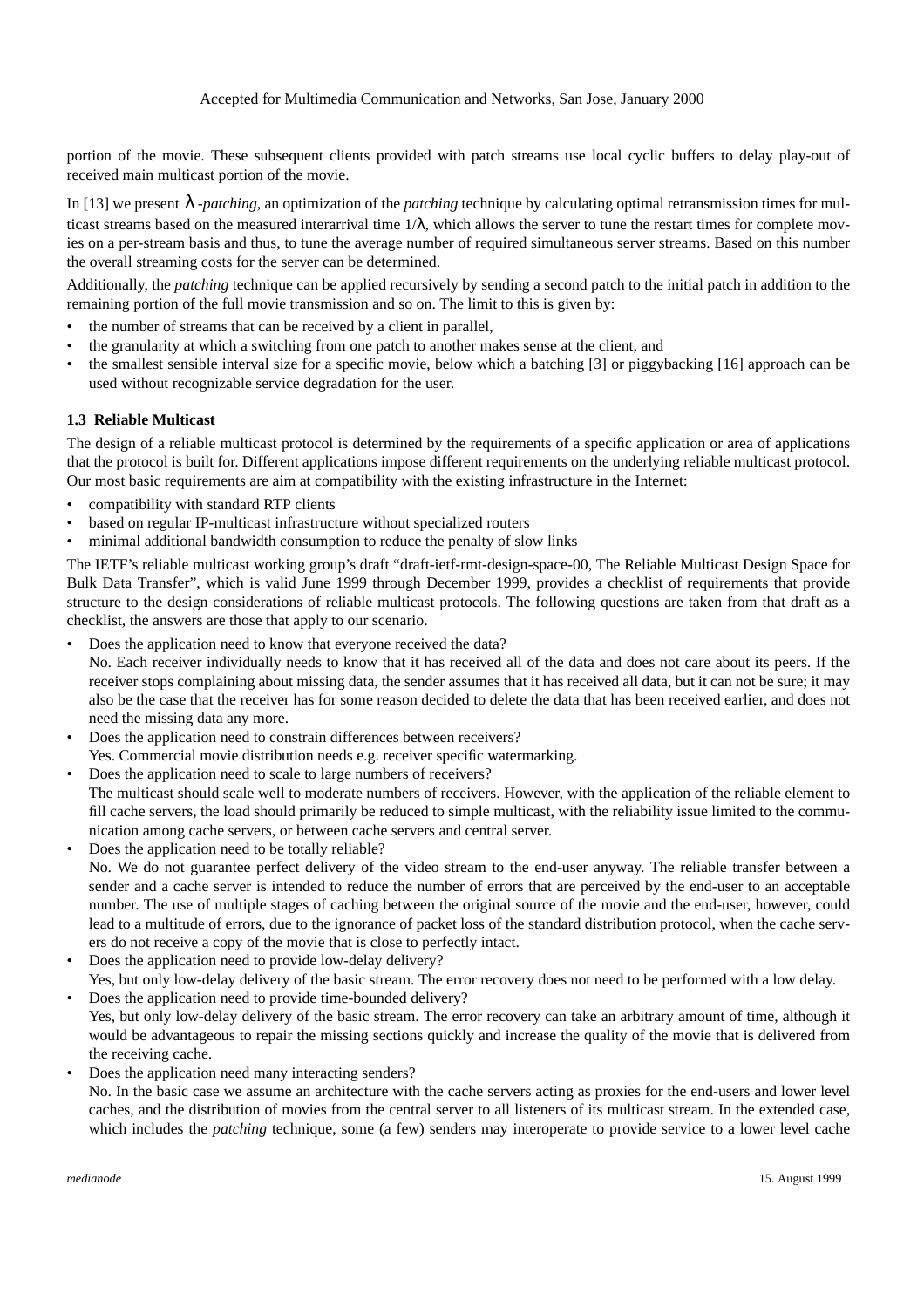server. This lower level cache server requests a stream from its upstream cache, but since that upstream cache has not received the complete basic transmission of the movie itself (i.e. it operates in write-through mode), it offers to the lower level cache only a patch stream, with the baseline stream to be received from the central server. The result is a non timecritical interaction of few senders.

Is the application data flow intermittent?

This is not our intention, unless a continuous data flow of UDP packets would be considered intermittent.

- Does the application need to work in the public Internet? Yes.
- Does the application need to work without a return path (e.g. satellite)? No. We assume an Internet-style network for communication among cache servers and between cache servers and central server.
- Does the application need to provide secure delivery?

Yes. Commercial movie distribution has to have guaranteed control over the content distribution.

With this checklist, we look at existing reliable multicast protocols. Examples are SRM (Scalable Reliable Multicast) [5], TRM (Transport Protocol for Reliable Multicast) [9], RMTP (Reliable Multicast Transport Protocol) [9] and LRMP (Lightweight Reliable Multicast Protocol as an Extension to RTP) [11]. TRM and LRMP make similar assumptions about loss detection and repair requests as SRM, so SRM can be discussed as an example for all three protocols. RMTP provides sequenced lossless delivery of bulk data (e.g. Multicast FTP), without regard to any real-time delivery restrictions. It uses a windowed flow control and ACKs for the received packets. This technique allows a reliable transmission, but if packets are lost, the data flow is interrupted because the lost packets are resent immediately by the sender which leads to a non-continuous data stream. So this protocol is not applicable for VoD applications.

SRM [2] is a reliable multicast framework for light-weight sessions and application level framing. It's main objective is to create a reliable multicast framework for various applications with similar needs of the underlying protocol. SRM does not distinguish senders from receivers. Whenever data is created, it is multicast to the group. Each member of the group is then responsible for loss detection and repair requests. The repair requests are multicast after waiting a random amount of time, in order to suppress requests from other members sharing that loss. Every member capable of sending a repair packet also sets a timer and if no repair packet is sent from another member it sends the repair packet. SRM's drawback for our scenario is that it needs a specific distribution infrastructure which is not widely available in the Internet at the moment.

A third class of reliable multicast protocols are the ones which include FEC (forward error correction) as a technique to achieve reliability [20]. Reliable multicast achieved through FEC is also applicable for VoD systems, since usually no retransmissions are necessary during the multicast transmission of the video stream. The major drawback of this approach is, that error correction information appropriate for the client with the worst connection must be included in each multicast packet. This will lead to a higher use of bandwidth thus leading to a reduced connection quality for the clients. In addition a completely new protocol must be built in the case of layered FEC since this model is not compatible with already existing protocols.

Our approach is to modify the most commonly used application-level protocol for streamed AV delivery, RTP, to address our specific case of reliable multicast. This variation, called LCRTP (LC for loss collection) is applicable for real-time audio and video data, does not require changes to the infrastructure except for cache servers and is compatible to standard Internet protocols. It uses central error recovery to allow a weighted retransmission (sections of the video that are listed in LC lists from multiple receivers are handled before sections that are reported missing from one receiver only).

LCRTP is used to identify the position of a transmitted packet in a complete movie, recognize packet losses and retransmit lost packets, thus allowing the cache server to store a perfectly correct copy of the movie on its local disks.

LCRTP sends a small amount of data in addition to the RTP header to determine exactly the amount of lost data and its position in the original file. This is achieved by the use of a byte count that represents the actual position in a file. On the receiver´s side in the case of a packet loss the byte count contained in each arriving packet is used to reserve space for the missing data that will be filled afterwards by retransmission.

LCRTP makes use of the standard mechanisms for RTP [22] extensions. The X flag (extension flag) is used in order to show that an extension header is following the standard RTP header. A standard RTP implementation ignores the X flag and the extension header and treats the packet as a standard RTP packet.

The following example shows in more detail how reliable multicast including the above described requirements is achieved with LCRTP. In Figure 2 the original video data is located on server S. Servers CS1 and CS2 are also video servers that operate as proxy and cache servers. Clients CL1 and CL4 are requesting the same video from server S through their proxies CS1 and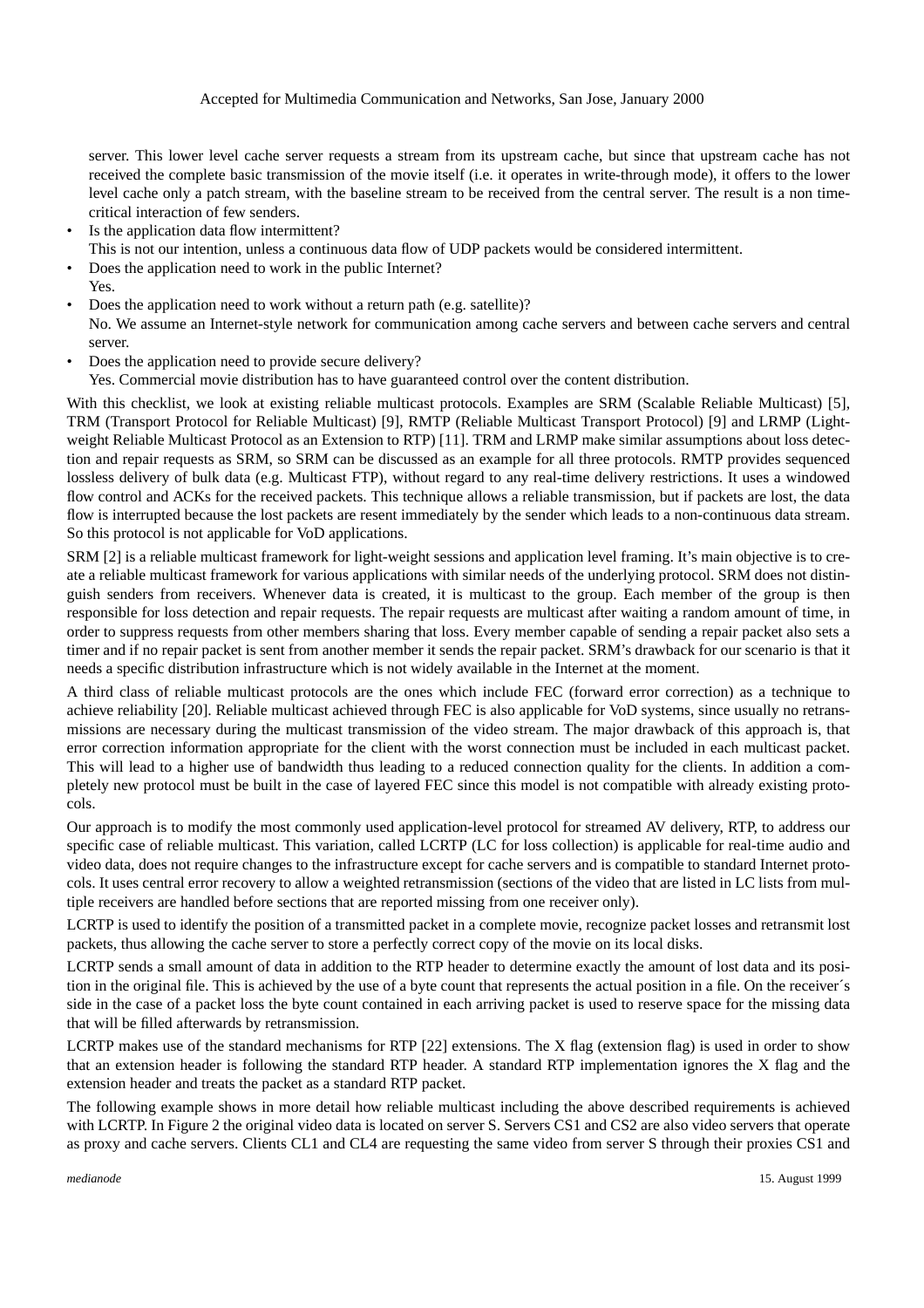

*Figure 2:* A caching scenario (LCRTP-Patching combination)

CS2, respectively. Assume that the file is neither cached on CS1 nor on CS2 so far. Server S starts sending an LCRTP multicast stream which is received by the servers CS1 and CS2, which perform a write through caching. Thus, the received data is stored locally in a file while as well as being streamed at the same time further towards the requesting clients. At the client side a standard RTP receiver is able to process the incoming LCRTP packets since the extension header is ignored.

If data loss occurs upstream from one of the caching servers, space for the missing information can be allocated at the correct file position on disk due to the byte count that is included in the LC extension header. After the file is transmitted completely, the receivers send an application-specific RTCP packet containing the collection of losses to the sender. This report is sent after a random time to avoid flooding.

The sender then resends the missing data to the receivers. Retransmission also includes the LCRTP functionality to make sure that the whole file is received and stored correctly at the local cache. A timer at the receiver cancels the session if no additional data is received after a while in order to avoid an endless loop of retransmissions.

# **2 MOTIVATION FOR PATCHING IN CACHING HIERARCHIES**

We motivate the integration of *patching* and caching by modeling analytically the necessary effort in an example hierarchical movie distribution scenario. First, we calculate cost functions for various approaches of serving movies to users in hierarchical distribution systems with the topology of binary trees. A binary tree as a model seems very restrictive. However, setting costs on some levels to zero allows for modelling of trees with levels of  $2<sup>n</sup>$  nodes, and with more complex operations our model can also be generalized for arbitrary cache trees, using sets of binary trees rather than a single one. If our tree model is used to identify good locations for movie placement, it is highly appropriate to identify the caches of several levels in the binary tree with each other. Starting with these considerations, we apply this analysis to an example system with somehow realistic features.

Figure 3 is a sketch of the base model topology central server *CS*, optional cache servers  $N_i^t$  with an index *i* at depth *t* in the

binary tree, and network links  $E_i^t$ . Table 1 lists the symbols that are used in the formulas, and Table 2 presents the formulas for

calculating the cost of the distribution systems. In this section, we provide terms, assumptions. We presented the detailled calculations in [14]. The most important limitations of the model are summarized below, but still, this analysis motivates us to realize caching with *patching*. We get a strong hint to combine caching with *patching* in the example below, for a VoD system with rather realistic characteristics, following the assumptions of the analysis.

The effort to set up the system is modeled as an abstract "cost" for basic server installations (including central server and cache servers), cost of server support for concurrent stream deliveries, the cost of concurrent streams support by each network link, and cost for the storage of movies in cache servers. As we assume all movie files to be optimally located in the caching hierarchy, there is no cost for transporting the movies to store and cache and for unnecessary copies. There are several noteworthy aspects to this assumption: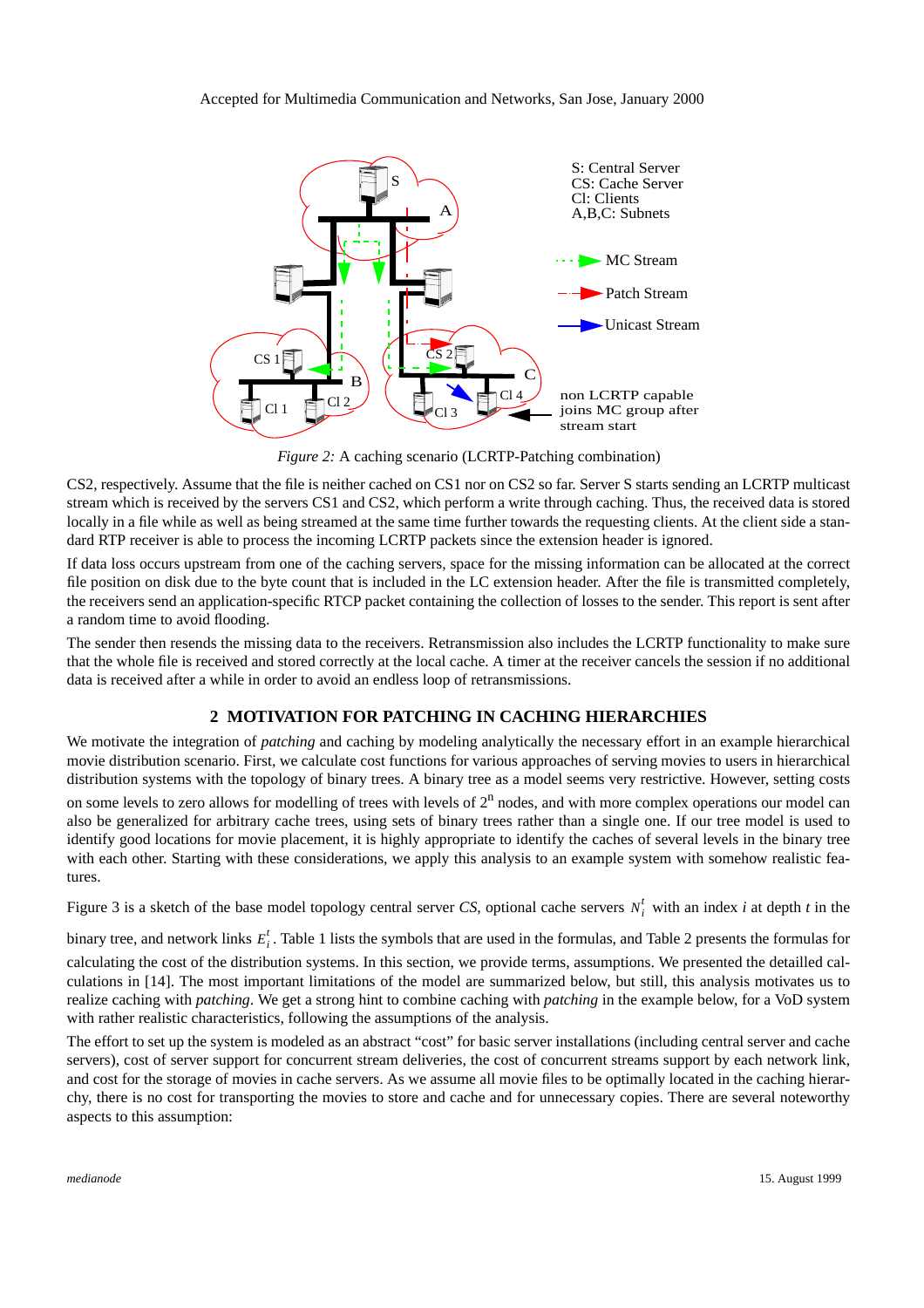

*Figure 3:* binary tree of analytical distribution system model

- assuming a perfect distribution of movies to cache servers according to their long-term relevance would also render movements due to relocation minimal
- for a downstream movement, caches that work according to our approach do not generate additional network load because they work in write-through mode - upstream movement is certainly missing
- if caching strategies are not sufficiently elaborate (or centrally controlled), they will react to short-term or at least to daytime variations in the request patterns, these calculations will be extremely optimistic

The numerical optimization assumes a distribution of movie hit probabilities according to the Zipf distribution. Although various papers state that the Zipf distribution describes the distribution of hit probabilities at any given time very well, a caching architecture is unable to achieve a distribution according to Zipf.

- The relevance of movies is changing with respect to other movies, which implies that their index value in the Zipf distribution is changing,
- Hit rates do not typically conform perfectly to the Zipf distribution because of user behavior. The divergence is greater for small user populations, which means that distribution systems without an exchange of hit rate information will estimate a movies popularity less exact than a centrally coordinated system.
- Movies must be relocated between cache servers according to their estimated relevance. This may be done predictively (which reduced accurateness of the estimation), so the optimal location for each movie is achieved timely, but such relocations do still incur additional network and server load.
- Homogenous distribution systems are unrealistic.
- Not all movies have equal length and data rate.

Note, that a non-hierarchical approach will probably result in additional savings but for hierarchies, any algorithm should be unable to reach the optimum that can be computed numerically from the formulas in Table 2.

To verify the effects of these computations, we present an example that demonstrates the vast options for savings. This example is simplified from the reality that we envision with the combination of *patching* and caching. For example, we assume that *patching* is implemented in the clients, which is not realistic in a widely distributed network of heterogeneous clients.

| <b>Symbol</b> | <b>Meaning</b>                                    | Symbol | <b>Meaning</b>                             |
|---------------|---------------------------------------------------|--------|--------------------------------------------|
| ്റ            | Basic cost of a server/cache server installation. |        | Cost for one supported stream of a server. |

#### Table 1: Elements used in folrmulas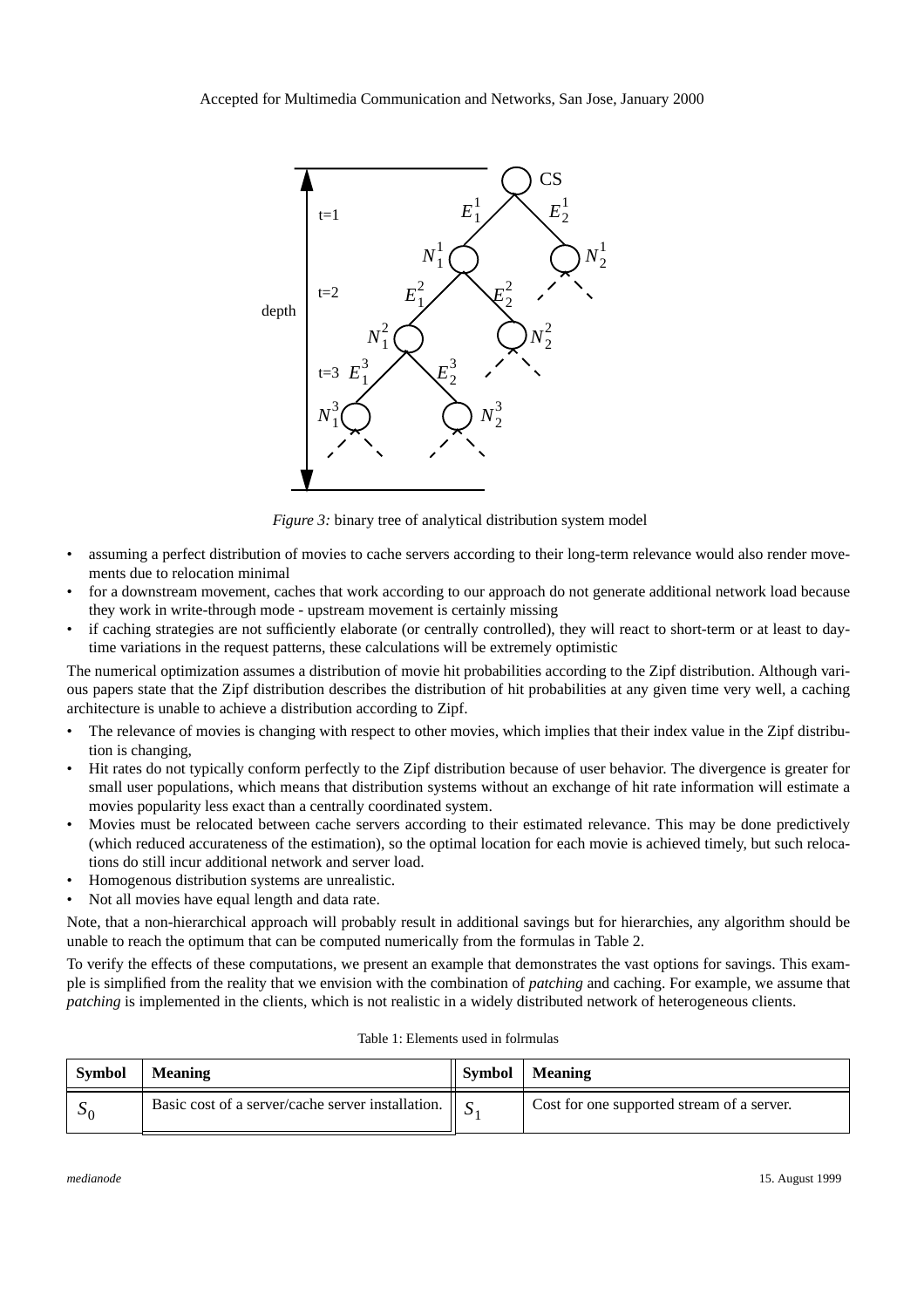## Accepted for Multimedia Communication and Networks, San Jose, January 2000

| <b>Symbol</b>   | <b>Meaning</b>                                                                | <b>Symbol</b> | <b>Meaning</b>                                                       |
|-----------------|-------------------------------------------------------------------------------|---------------|----------------------------------------------------------------------|
| $\mathcal{L}^E$ | Cost for one supported stream on a network $\parallel$<br>link at level $t$ . | $\sigma^N$    | Cost for the storage needed to store one movie in<br>a cache server. |
| $\overline{M}$  | Number of available movies.                                                   | P(m)          | Hit probability of movie <i>m</i> .                                  |
| t(m)            | Optimal tree level for caching movie $m$ .                                    | r(m)          | Optimal patching window for movie $m$ .                              |

Table 1: Elements used in folrmulas

Table 2: Analysis of cost effects of patching on caching hierarchies, cf. [14]

| <b>Distribution</b><br><b>Method</b>                         | <b>Calculated Cost Formula</b>                                                                                                                                                                                                                                                                                                                                                                                                                  |
|--------------------------------------------------------------|-------------------------------------------------------------------------------------------------------------------------------------------------------------------------------------------------------------------------------------------------------------------------------------------------------------------------------------------------------------------------------------------------------------------------------------------------|
| unicast<br>directly<br>central server                        | from $S_0 + 2^d \cdot S_1 + 2^d \sum C_t^E$                                                                                                                                                                                                                                                                                                                                                                                                     |
| unicast<br>with<br>caches                                    | $\left[\sum_{t=1}^{a-1} \left(2^t \cdot \bigcup_{m \in M} \delta_{t(m)}(t)\right) \right] \cdot S_0 + 2^d \cdot S_1 + \sum_{m \in M} \left[ P(m) 2^d \sum_{t=t(m)+1}^{\infty} C_t^E + 2^{t(m)} C_{t(m)}^N \right]$                                                                                                                                                                                                                              |
| tral server                                                  | ing from cen-<br>$\begin{vmatrix} S_0 + \left[ 2^{d-1} + \sum_{m \in M} (1 - (1 - \eta_m)^{2^d}) \right] \cdot S_1 + \sum_{m \in M} \sum_{r=1}^d \left[ \left( 2^t - 2^t \cdot (1 - \eta_m)^{2^{d-r}} + 2^{d-1} \cdot \eta_m \right) \cdot C_t^E \right]$<br>,where $\eta_m = P(m)$                                                                                                                                                             |
| patching with<br>limited buffer<br>central<br>from<br>server | $\begin{bmatrix} S_0 + \left[ \sum_{m \in M} (2^{d-1} \cdot \eta_m + r(m)(1 - (1 - \eta_m)^{2^d})) \right] \cdot S_1 \\ + \sum_{m \in M} \sum_{m=1}^d \left[ \eta_m \cdot 2^{d-1} + (2^t \cdot r(m) \cdot (1 - (1 - \eta_m)^{2^{d-t}})) \cdot C_t^E \right] \end{bmatrix}$ , where $\eta_m = \frac{1}{r(m)} \cdot P(m)$<br>$m \in M_{t-1}$                                                                                                      |
| patching with<br>caches                                      | $\left[ \sum_{t=0} \left( 2^t \cdot \delta(\bigcup_{m \in M} (t = t(m))) \right) \right] \cdot S_0 + \sum_{m \in M} (2^{t(m)} C_{t(m)}^N)$<br>$+\bigg[\sum_{m\in M}(2^{d-1}\cdot\eta_m+2^{t(m)}\cdot r(m)(1-(1-\eta_m)^{2^{d-t(m)}}))\bigg]\cdot S_1$<br>+ $\sum_{d = t(m)}^{d = t(m)} [(\eta_m \cdot 2^{d-1} + 2^{t(m)} \cdot 2^k \cdot r(m) \cdot (1 - (1 - \eta_m)^{2^{d - t(m) - k}})) \cdot C_k^E]$ where $\eta_m = \frac{1}{r(m)} P(m_m)$ |

In our example, the movie probabilities are distributed according to the Zipf distribution:  $P(drawm_m) = z(m) = \frac{C}{m}, C = \sum_{m \in M} \frac{1}{index(m)}$ 

Besides the predefinitions from the analytical model, we define

- 500 different movies
- $\cdot$   $2^{20}$  active users (i.e. a binary distribution depth of 10, where most nodes do not contain a server)
- a cost of 25000 \$ for a basic server installation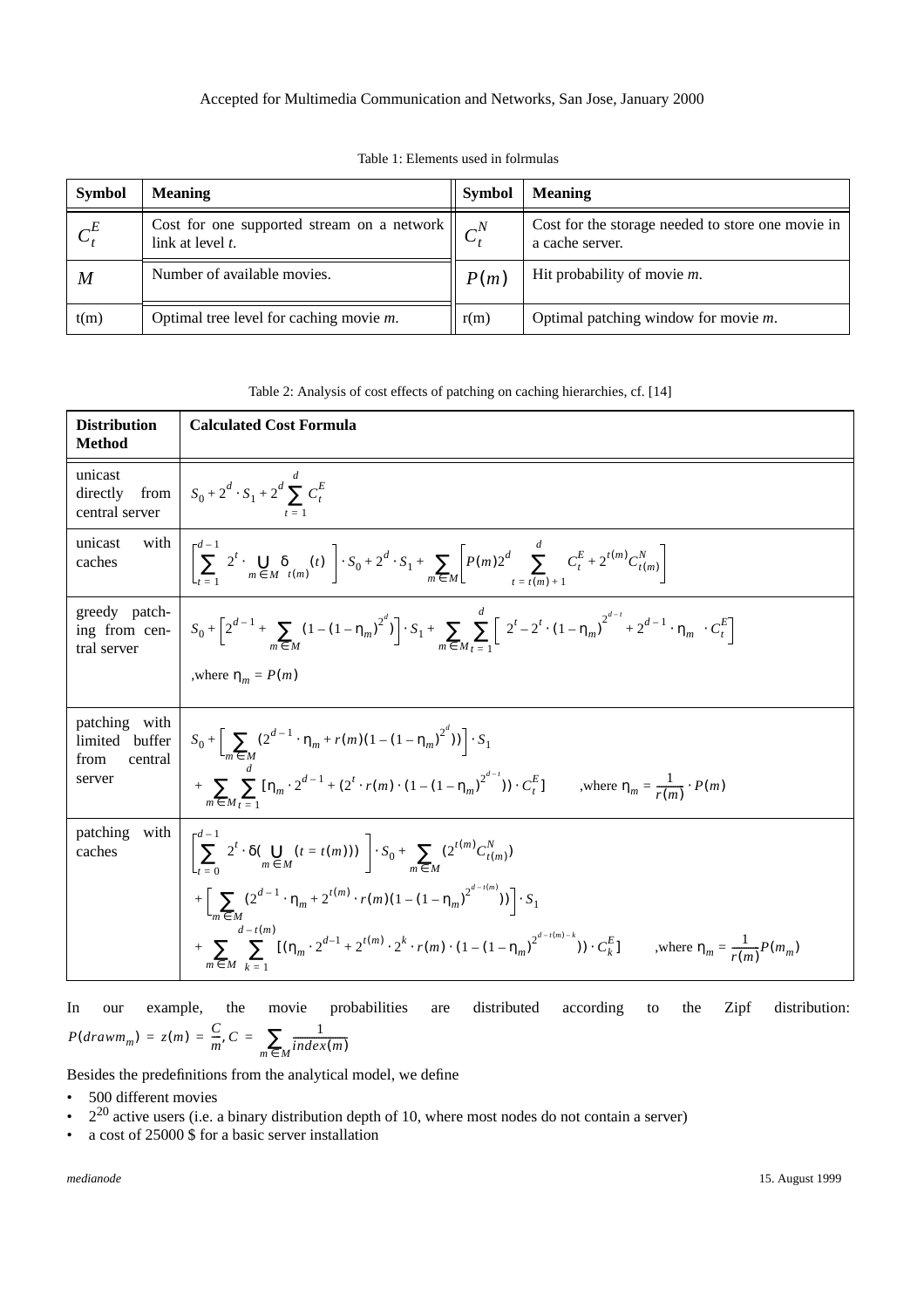- a cost of 100 \$ for each concurrent high quality movie stream supported by a server
- a cost of 350 \$ for each concurrent high quality movie stream supported on a network link
- a cost of 1000 \$ for storage to hold one high quality movie

The location of the caches in the distribution hierarchy for examples 2 and 5 was not optimized. Rather, the caches were moved heuristically upstream until no immediate gain was perceived any more. For the example 2, "unicast with caches", the approach "installed" caches at levels  $t=12$ , 10, 8, 6 and 4 in the order to decreasing movie popularity. For the example 5, "patching with caching", the approach "installed" caches at levels *t*=9, 7, 3, 5 and 1. The heuristic prohibited to choose the level 0 for the least popular movies which would have been roughly three quarters of all movies

| <b>Modeled Distribution Method</b>                  | <b>Calculated</b><br><b>System Cost</b> |
|-----------------------------------------------------|-----------------------------------------|
| 1. unicast from central server                      | 7,445 Mio \$                            |
| 2. unicast with caches                              | 4,664 Mio \$                            |
| 3. greedy patching from central server              | 3,722 Mio \$                            |
| 4. patching with limited buffer from central server | 375 Mio \$                              |
| 5. patching with caching                            | 276 Mio \$                              |

Table 3: Example for theoretical effect of the various methods

These numbers indicate, that there are scenarios with a large potential for savings in the joint use of the *patching* and caching techniques. When (costly) caches are introduced in a *patching* distribution system, savings are made with much less expensive necessary system links and storage space (cf. the last two rows in Table 3).

Although this model and these numbers are quite illusionary, and we can not expect clients that to implement *patching* buffers and *patching*-capable protocols, this potential for savings demonstrates that:

- the use of cache servers generates savings that make up for their installation cost
- *patching* with optimized window sizes is the major advancement in savings
- The most important issue for our architecture is:

The installation of caches in conjunction with *patching* does not eliminate the effect of *patching*. With an appropriately dimensioned cache server, it will even increase the savings by keeping the most popular titles in the cache. Thus, we can proceed to build a wide-area caching architecture that relies on *patching* for wide-area distribution of the videos to cache servers that act of proxies for clients without these specific features.

## **3 REALIZATION OF PATCHING IN CACHING HIERARCHIES**

Our architecture assumes caching proxy servers, clients that receive video stream using RTP streaming and the *patching* technique for information exchange between the central server and the caches.

The choice for the *patching* and file streaming techniques was due to efficiency and bargain availability respectively. To integrate *patching* into the cache server communication, we use LCRTP. This choice fixes the major drawback of *patching* that it can only reasonably be used with specific receivers, while current commercial video distribution systems [21] depend on unicast connections between original server and cache server and also among cache servers in order to guarantee the integrity of the copies in their caches.

Another possibility would be to enhance the cache servers to use *patching* in a way that the stream is reassembled correctly at the cache and transmitted (as a unicast stream) to the client. But using only standard *patching* for the transmission of videos to video caches which belong to one multicast group would lead to a poorer quality of the videos on the cache since losses during the transmission can not be repaired. Therefore we introduce LCRTP as a protocol to repair losses on the caches while maintaining compatibility to standard RTP clients.

In the case that *patching* is used in combination with LCRTP losses can be detected and repaired because a retransmission is possible, which makes sense for caches where the data is stored and not presented immediately. The bytecount that is included in every LCRTP packet allows the cache servers to write incoming data directly to the disk instead of buffering it in their main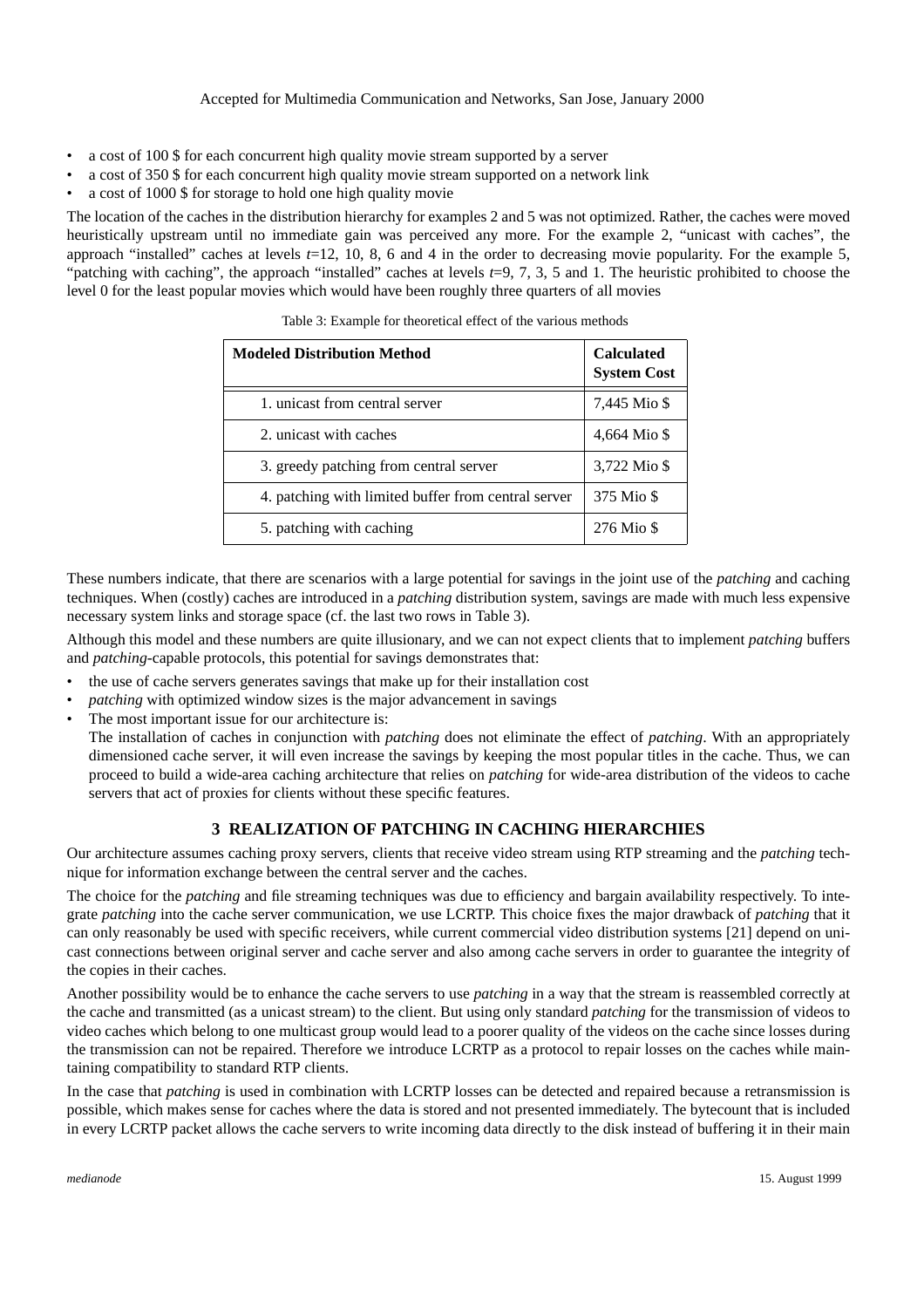#### Accepted for Multimedia Communication and Networks, San Jose, January 2000

memory like it would be necessary by a non-LCRTP transmission. The position of each packet in relation to the complete movie is specified by the bytecount and therefore it can be written to its exact position on the hard disk, assuming a file system supporting this behavior.

The combination of *patching* and caching allows clients and video cache servers to join a multicast stream that has already started (see Figure 2). The missing part of the movie is sent in a separate stream to the receivers the way it is done for *patching*. When the patched part of the movie is sent as a unicast or multicast stream should be case dependent, since the amount of receivers can vary. If a client in a subnet decides to request a movie that is already being multicast, the cache server of this subnet (which acts as a VoD proxy) joins the multicast group. Depending on the decision of the implemented caching algorithm the received movie is cached on the video cache or only assembled in right order and then forwarded to the requesting client. This decision should be driven by the popularity of the movie and therefore further possible requests in the subnet [12].

It would also be possible to send multicast streams and additional patch streams directly to the clients, e.g. in case the video cache does not decide to cache the requested movie, but this would require a modification of the clients. If *patching* is only handled by the cache servers which forward the received stream as a unicast stream to the clients, they can exist without any modification. We think that this solution is more reasonable since it is more costly to modify all possible clients instead of the video caches which must be able to handle patch streams in anyway.

To combine the LCRTP and the *patching* approaches in a *patching with caching* system, we need to modify the retransmission approach a little bit. First of all, both the original server and the cache servers of the distribution hierarchy need to be aware of the modification from the original LCRTP usage, or client requests will not be answered in any expected way.

A regular RTP-receiving client contacts the cache server as its proxy server with a request for a certain movie title; products demonstrate that this can be done in the same way for video as it is done for web pages. A cache server that receives this request and has the movie or at least the initial portion of the movie already stored locally assumes that the movie can be streamed to the client in an individual unicast transmission (fine-grained batching could be used to collect a couple of requests in this case as well). Even if the movie is not completely available, some other client is currently requesting it from the server and the remaining part will arrive at the cache server before it is required by the new client. Obviously, this requires that the cache server is able to send data from partially available movies.

If the video is not present at all, the cache server contacts the next upstream server in the distribution hierarchy and requests the title. If the movie title is not in transmission to any other cache server or client at that time, the original server starts a transmission of this movie to the cache server as a multicast stream. The cache server stores this title, and at the same time, forwards the data to the requesting client. A special approach in this case is the possibility to permit the client to listen to the multicast stream, which is also listened to by the cache server. This handling of the special case permits the implementations of conditional overwrite caching strategies that do not store movies just because they are requested for the first time, but do this only if sufficient information is available to deduce that the title will probably be requested soon again. The more generic approach, which does not work with conditional overwrite strategies is to start storing as the data arrives from the original server, and to open a separate unicast connection from the cache server to the client to transmit a stream.

If the video, which is not present in the cache server, is already being sent by the original server to other cache servers or to clients, the original server will decide according to the estimated optimal restart frequency of the requested movie, whether the cache server receives a new complete stream or not.

In the latter case, *patching* is applied and the client receives an individual patch stream in addition to information that is necessary to join the complete stream and the patch streams which are already active for that movie. This process demands to keep and order the individual parts. The position on disk of each RTP packet arriving from the different patches at the cache server is uniquely identified by the byte count in the extended header. The receiving application is responsible for storing the packet at this position in the file. Since all elements are transmitted and received with regular streaming speed, the transmission thread or process, which reads the data from the partial file and forwards it to the client, will experience a lost packet only if the link between the cache server and the original server is congested or the packet is lost for any other reason. The receiving thread or process does not require any special operation beyond the normal LCRTP extensions; however, the concurrent bandwidth needs are much higher at the beginning of a patch transmission than is usual for the regular LCRTP case.

## **4 CONCLUSION**

We have analytically motivated and then presented an approach to the implementation of a wide-area caching architecture. It exploits *patching* to decrease the number of concurrent transmissions for movies in the distribution system. We have shown